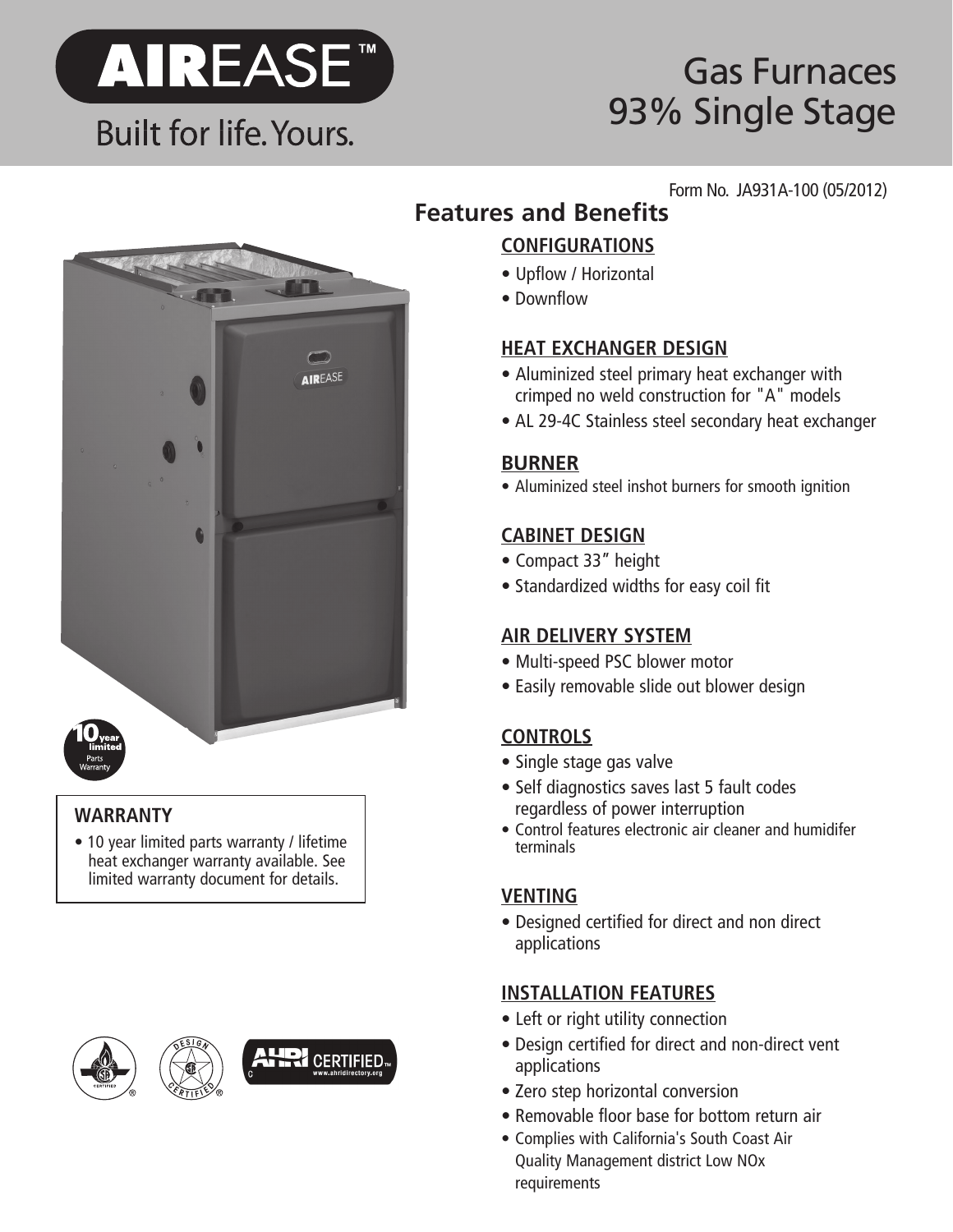### Model Number Guide



### Physical and Electrical Data

|                     | Model          | Input<br>(Btuh) | Output<br>(Btuh) | <b>AFUE</b><br>(ICS) | Nom.<br>Cooling<br>Capacity | Gas<br>Inlet<br>(in.) | Volts/<br>Hz/<br>Phase | Max.<br><b>Time</b><br><b>Delay</b><br><b>Breaker</b><br>or Fuse | Nominal<br>F.L.A. | Trans.<br>(V.A.) | Approx.<br>Shipping<br>Weight<br>(lbs.) |
|---------------------|----------------|-----------------|------------------|----------------------|-----------------------------|-----------------------|------------------------|------------------------------------------------------------------|-------------------|------------------|-----------------------------------------|
| Upflow / Horizontal | A93UH1D045B08A | 44,000          | 41,000           | 93.0%                | $1.5 - 2$                   | 1/2                   | $120 - 60 - 1$         | 15                                                               | 3.1               | 40               | 120                                     |
|                     | A93UH1D045B12A | 44,000          | 42,000           | 93.0%                | $2.5 - 3$                   | 1/2                   | $120 - 60 - 1$         | 15                                                               | 6.1               | 40               | 122                                     |
|                     | A93UH1D070B08A | 66,000          | 62,000           | 93.0%                | $1.5 - 2$                   | 1/2                   | $120 - 60 - 1$         | 15                                                               | 3.1               | 40               | 125                                     |
|                     | A93UH1D070B12A | 66,000          | 61,000           | 93.0%                | $2.5 - 3$                   | 1/2                   | $120 - 60 - 1$         | 15                                                               | 6.1               | 40               | 127                                     |
|                     | A93UH1D090C12A | 88,000          | 83,000           | 93.0%                | $2 - 3$                     | 1/2                   | $120 - 60 - 1$         | 15                                                               | 6.1               | 40               | 143                                     |
|                     | A93UH1D090C16A | 88,000          | 83,000           | 93.0%                | $3 - 4$                     | 1/2                   | $120 - 60 - 1$         | 15                                                               | 8.2               | 40               | 146                                     |
|                     | A93UH1D110C16A | 110,000         | 104,000          | 93.0%                | $3 - 4$                     | 1/2                   | $120 - 60 - 1$         | 15                                                               | 8.2               | 40               | 155                                     |
|                     | A93UH1D110C20A | 110,000         | 104,000          | 93.0%                | $4 - 5$                     | 1/2                   | $120 - 60 - 1$         | 15                                                               | 10.0              | 40               | 161                                     |
|                     | A93UH1D135D20A | 135,000         | 124,000          | 93.0%                | $4 - 5$                     | 1/2                   | $120 - 60 - 1$         | 15                                                               | 10.0              | 40               | 178                                     |
| Downflow            | A93DF1D045B12A | 44,000          | 42,000           | 93.0%                | $2.5 - 3$                   | 1/2                   | $120 - 60 - 1$         | 15                                                               | 6.1               | 40               | 124                                     |
|                     | A93DF1D070B12A | 66,000          | 62,000           | 93.0%                | $2.5 - 3$                   | 1/2                   | $120 - 60 - 1$         | 15                                                               | 6.1               | 40               | 129                                     |
|                     | A93DF1D090C16A | 88,000          | 84,000           | 93.0%                | $3 - 4$                     | 1/2                   | $120 - 60 - 1$         | 15                                                               | 8.2               | 40               | 143                                     |
|                     | A93DF1D110C20A | 110,000         | 104,000          | 93.0%                | $4 - 5$                     | 1/2                   | $120 - 60 - 1$         | 15                                                               | 11.5              | 40               | 162                                     |

Note: For vent length and clearances to combustibles, please reference installation instructions.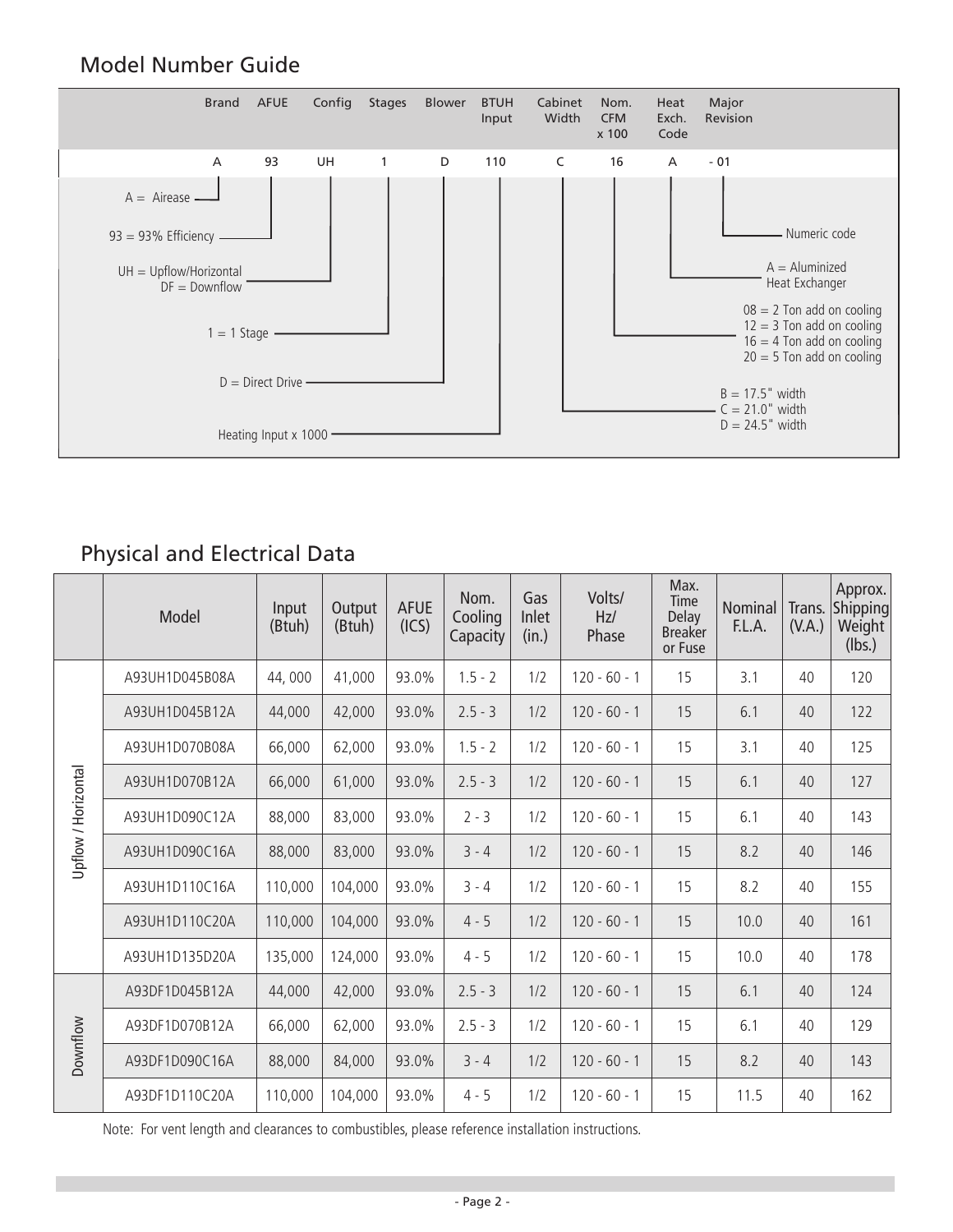# Blower Performance Data

|                     |                | Motor<br>Size<br>(hp) | <b>Blower</b><br>Size | Temp<br>Rise<br>$(F^{\circ})$ |                        | CFM @ external static pressure - " w.c. |      |      |      |      |      |      |      |
|---------------------|----------------|-----------------------|-----------------------|-------------------------------|------------------------|-----------------------------------------|------|------|------|------|------|------|------|
|                     | Model          |                       |                       |                               | <b>Blower</b><br>Speed | .20                                     | .30  | .40  | .50  | .60  | .70  | .80  | .90  |
|                     |                |                       |                       |                               | Hi                     | 1125                                    | 1090 | 1065 | 1020 | 945  | 910  | 790  | 735  |
|                     |                |                       |                       |                               | Med/Hi                 | 895                                     | 870  | 865  | 825  | 780  | 740  | 670  | 575  |
|                     | A93UH1D045B08A | 1/5                   | $10 \times 8$         | $40 - 70$                     | Med                    | 755                                     | 725  | 715  | 675  | 640  | 585  | 510  | 460  |
|                     |                |                       |                       |                               | Low                    | 680                                     | 660  | 635  | 605  | 555  | 505  | 455  | 390  |
|                     |                |                       |                       |                               | Hi                     | 1550                                    | 1480 | 1425 | 1355 | 1320 | 1225 | 1135 | 1025 |
|                     |                | 1/3                   |                       |                               | Med/Hi                 | 1330                                    | 1295 | 1280 | 1190 | 1165 | 1110 | 1050 | 950  |
|                     | A93UH1D045B12A |                       | $10 \times 8$         | $25 - 55$                     | Med                    | 1150                                    | 1140 | 1105 | 1085 | 1030 | 975  | 920  | 800  |
|                     |                |                       |                       |                               | Low                    | 1000                                    | 975  | 970  | 940  | 900  | 855  | 780  | 700  |
|                     |                |                       |                       |                               | Hi                     | 1125                                    | 1090 | 1065 | 1020 | 945  | 910  | 790  | 735  |
|                     | A93UH1D070B08A | 1/5                   | $10 \times 8$         | $50 - 80$                     | Med/Hi                 | 895                                     | 870  | 865  | 825  | 780  | 740  | 670  | 575  |
|                     |                |                       |                       |                               | Med                    | 755                                     | 725  | 715  | 675  | 640  | 585  | 510  | 460  |
|                     |                |                       |                       |                               | Low                    | 680                                     | 660  | 635  | 605  | 555  | 505  | 455  | 390  |
|                     | A93UH1D070B12A | 1/3                   | $10 \times 8$         | $40 - 70$                     | Hi                     | 1535                                    | 1440 | 1405 | 1340 | 1255 | 1165 | 1060 | 955  |
|                     |                |                       |                       |                               | Med/Hi                 | 1340                                    | 1300 | 1255 | 1200 | 1125 | 1080 | 990  | 895  |
| Upflow / Horizontal |                |                       |                       |                               | Med                    | 1150                                    | 1110 | 1075 | 1045 | 995  | 935  | 870  | 750  |
|                     |                |                       |                       |                               | Low                    | 1025                                    | 1000 | 975  | 945  | 875  | 820  | 750  | 660  |
|                     | A93UH1D090C12A | 1/3                   | $10 \times 8$         | $50 - 80$                     | Hi                     | 1565                                    | 1525 | 1485 | 1431 | 1365 | 1295 | 1200 | 1060 |
|                     |                |                       |                       |                               | Med/Hi                 | 1335                                    | 1300 | 1295 | 1260 | 1210 | 1155 | 1065 | 955  |
|                     |                |                       |                       |                               | Med                    | 1145                                    | 1135 | 1110 | 1090 | 1035 | 995  | 930  | 820  |
|                     |                |                       |                       |                               | Low                    | 970                                     | 965  | 960  | 940  | 900  | 860  | 745  | 695  |
|                     | A93UH1D090C16A | 1/2                   | 10 x 10               |                               | Hi                     | 1925                                    | 1850 | 1790 | 1700 | 1610 | 1540 | 1415 | 1270 |
|                     |                |                       |                       | $40 - 70$                     | Med/Hi                 | 1675                                    | 1640 | 1575 | 1540 | 1455 | 1365 | 1265 | 1165 |
|                     |                |                       |                       |                               | Med                    | 1405                                    | 1400 | 1395 | 1350 | 1295 | 1225 | 1125 | 1060 |
|                     |                |                       |                       |                               | Low                    | 1205                                    | 1175 | 1170 | 1140 | 1100 | 1030 | 980  | 900  |
|                     |                | 1/2                   | 10 x 10               | $50 - 80$                     | Hi                     | 1935                                    | 1885 | 1830 | 1750 | 1660 | 1540 | 1420 | 1290 |
|                     | A93UH1D110C16A |                       |                       |                               | Med/Hi                 | 1675                                    | 1660 | 1585 | 1565 | 1485 | 1380 | 1290 | 1175 |
|                     |                |                       |                       |                               | Med                    | 1455                                    | 1410 | 1385 | 1320 | 1280 | 1230 | 1140 | 1045 |
|                     |                |                       |                       |                               | Low                    | 1230                                    | 1200 | 1190 | 1165 | 1105 | 1060 | 945  | 850  |
|                     |                | 3/4                   | $11\frac{1}{2}$ X 10  |                               | Hi                     | 2370                                    | 2270 | 2185 | 2115 | 2020 | 1910 | 1815 | 1680 |
|                     | A93UH1D110C20A |                       |                       | $40 - 70$                     | Med/Hi                 | 2180                                    | 2120 | 1995 | 1955 | 1865 | 1765 | 1675 | 1575 |
|                     |                |                       |                       |                               | Med                    | 1950                                    | 1885 | 1835 | 1760 | 1721 | 1630 | 1555 | 1440 |
|                     |                |                       |                       |                               | Low                    | 1670                                    | 1635 | 1605 | 1545 | 1485 | 1425 | 1330 | 1275 |
|                     |                | 3/4                   | 111/2 X 10            | $45 - 75$                     | Hi                     | 2350                                    | 2260 | 2135 | 2095 | 1980 | 1885 | 1810 | 1690 |
|                     | A93UH1D135D20A |                       |                       |                               | Med/Hi                 | 2170                                    | 2100 | 2050 | 1950 | 1875 | 1820 | 1690 | 1620 |
|                     |                |                       |                       |                               | Med                    | 1945                                    | 1915 | 1825 | 1805 | 1720 | 1680 | 1580 | 1505 |
|                     |                |                       |                       |                               | Low                    | 1710                                    | 1675 | 1655 | 1575 | 1540 | 1480 | 1405 | 1360 |

Continued on next page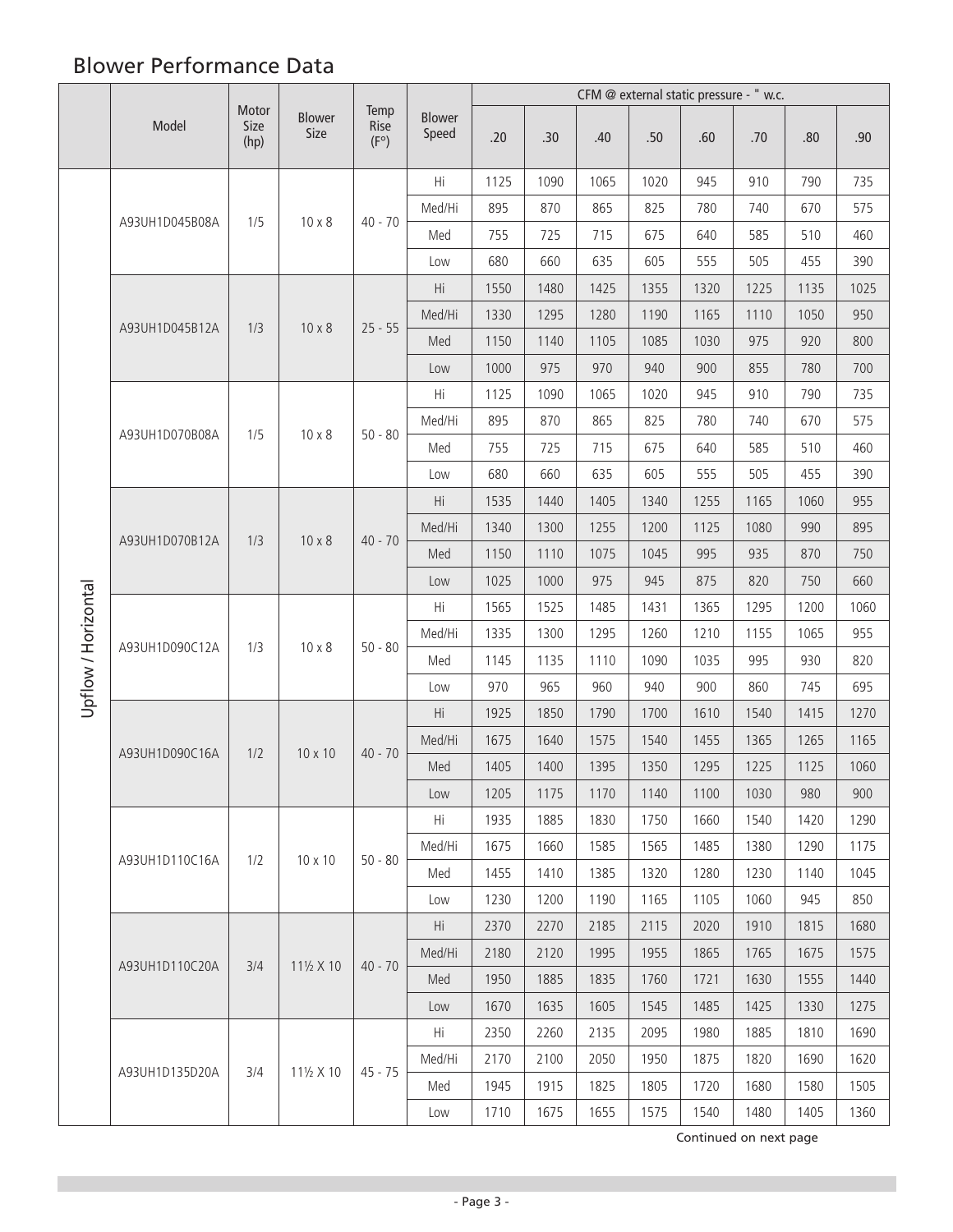# Blower Performance Data Continued from previous page

|          |                | Motor<br>Size<br>(hp) | <b>Blower</b><br>Size | Temp<br>Rise<br>$(F^{\circ})$ | <b>Blower</b><br>Speed | CFM @ external static pressure - " w.c. |      |      |      |      |      |      |      |
|----------|----------------|-----------------------|-----------------------|-------------------------------|------------------------|-----------------------------------------|------|------|------|------|------|------|------|
|          | Model          |                       |                       |                               |                        | .20                                     | .30  | .40  | .50  | .60  | .70  | .80  | .90  |
|          |                |                       | $10 \times 8$         | $25 - 55$                     | Hi                     | 1500                                    | 1450 | 1350 | 1300 | 1195 | 1140 | 1025 | 945  |
|          | A93DF1D045B12A | 1/3                   |                       |                               | Med/Hi                 | 1340                                    | 1290 | 1235 | 1170 | 1095 | 1020 | 920  | 800  |
|          |                |                       |                       |                               | Med                    | 1165                                    | 1125 | 1090 | 1035 | 990  | 895  | 840  | 700  |
|          |                |                       |                       |                               | Low                    | 1015                                    | 975  | 920  | 875  | 840  | 780  | 695  | 605  |
|          | A93DF1D070B12A | 1/3                   | $10 \times 8$         | $50 - 80$                     | Hi                     | 1405                                    | 1355 | 1305 | 1270 | 1175 | 1105 | 1040 | 920  |
|          |                |                       |                       |                               | Med/Hi                 | 1255                                    | 1225 | 1165 | 1110 | 1080 | 1000 | 925  | 825  |
|          |                |                       |                       |                               | Med                    | 1055                                    | 1045 | 1010 | 975  | 925  | 855  | 790  | 680  |
|          |                |                       |                       |                               | Low                    | 930                                     | 900  | 890  | 835  | 815  | 745  | 670  | 560  |
| Downflow | A93DF1D090C16A | 1/2                   | $10 \times 10$        | $40 - 70$                     | Hi                     | 1910                                    | 1825 | 1730 | 1630 | 1530 | 1430 | 1300 | 1185 |
|          |                |                       |                       |                               | Med/Hi                 | 1775                                    | 1705 | 1620 | 1530 | 1450 | 1340 | 1245 | 1110 |
|          |                |                       |                       |                               | Med                    | 1575                                    | 1530 | 1475 | 1405 | 1330 | 1260 | 1145 | 1045 |
|          |                |                       |                       |                               | Low                    | 1340                                    | 1325 | 1285 | 1240 | 1175 | 1095 | 1015 | 915  |
|          | A93DF1D110C20A |                       | $11\frac{1}{2}$ X 10  | $50 - 80$                     | Hi                     | 2285                                    | 2220 | 2185 | 2045 | 1965 | 1820 | 1625 | 1455 |
|          |                | $\mathbf{1}$          |                       |                               | Med/Hi                 | 2120                                    | 2015 | 1950 | 1830 | 1710 | 1610 | 1510 | 1390 |
|          |                |                       |                       |                               | Med                    | 1850                                    | 1770 | 1750 | 1680 | 1575 | 1495 | 1400 | 1350 |
|          |                |                       |                       |                               | Low                    | 1540                                    | 1535 | 1530 | 1500 | 1445 | 1370 | 1315 | 1210 |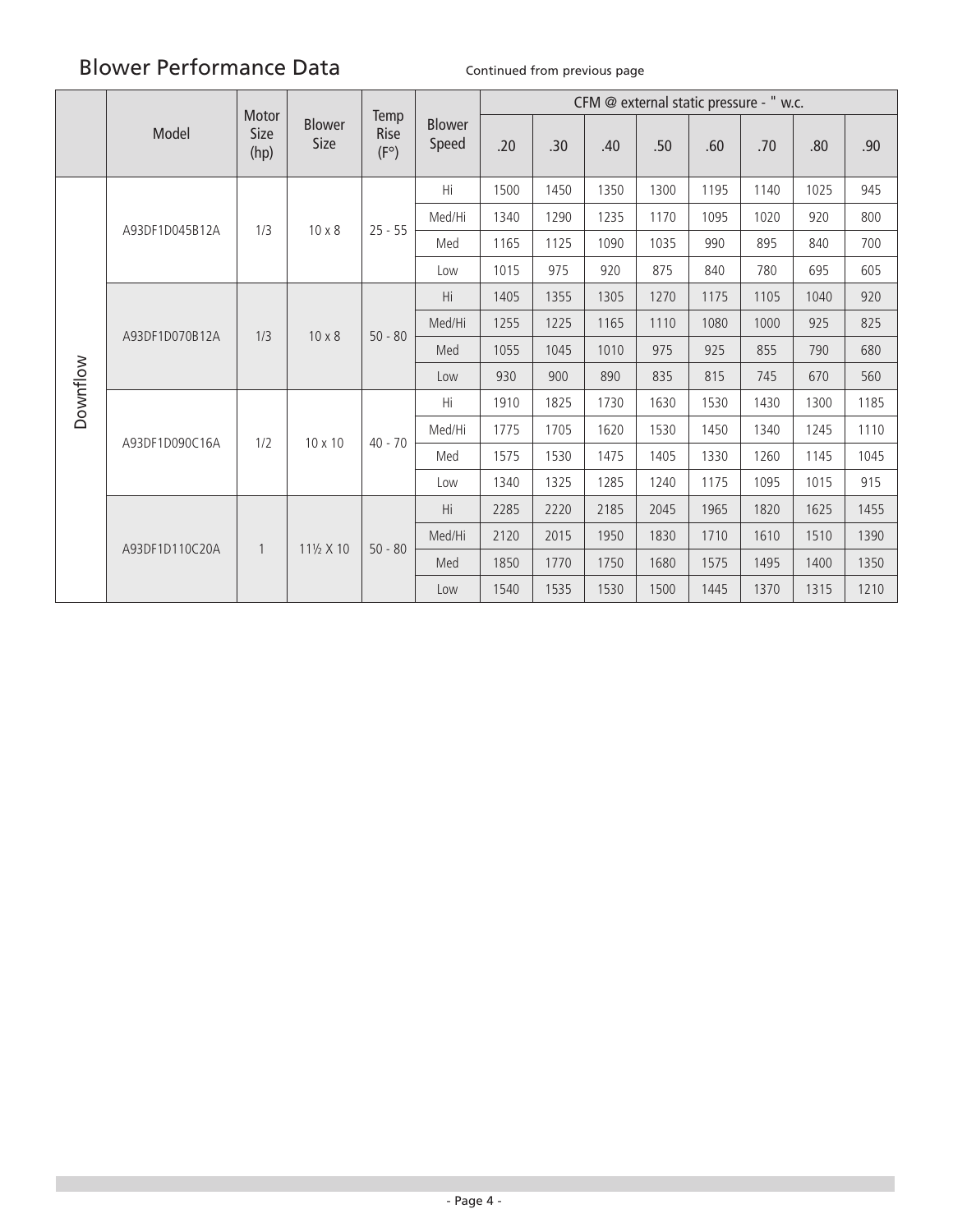# Dimensions (in.)

|                  | Model          | A          | B          | C          | D          |
|------------------|----------------|------------|------------|------------|------------|
|                  | A93UH1D045B08A | $17 - 1/2$ | $16 - 3/8$ | 16         | $7 - 5/8$  |
|                  | A93UH1D045B12A | $17 - 1/2$ | $16 - 3/8$ | 16         | $7 - 5/8$  |
|                  | A93UH1D070B08A | $17 - 1/2$ | $16 - 3/8$ | 16         | $7 - 5/8$  |
|                  | A93UH1D070B12A | $17 - 1/2$ | $16 - 3/8$ | 16         | $7 - 5/8$  |
| Jpflow/Horizonta | A93UH1D090C12A | 21         | 19-7/8     | $19 - 1/2$ | $9 - 3/8$  |
|                  | A93UH1D090C16A | 21         | $19 - 7/8$ | $19 - 1/2$ | $9 - 3/8$  |
|                  | A93UH1D110C16A | 21         | $19 - 7/8$ | $19 - 1/2$ | $9 - 3/8$  |
|                  | A93UH1D110C20A | 21         | 19-7/8     | $19 - 1/2$ | $9 - 3/8$  |
|                  | A93UH1D135D20A | $24 - 1/2$ | $23 - 3/8$ | 23         | $11 - 1/8$ |
| ownflow          | A93DF1D045B12A | $17 - 1/2$ | $16 - 3/8$ | 16         | $15 - 1/2$ |
|                  | A93DF1D070B12A | $17 - 1/2$ | $16 - 3/8$ | 16         | $15 - 1/2$ |
|                  | A93DF1D090C16A | 21         | $19 - 7/8$ | $19 - 1/2$ | 19         |
|                  | A93DF1D110C20A | 21         | 19-7/8     | $19 - 1/2$ | 19         |

**Top View**  $24 - 7/8 - 24 - 3/8 1 - 7/8$ ത് Upflow / Horizontal  $\ddot{\mathsf{D}}$